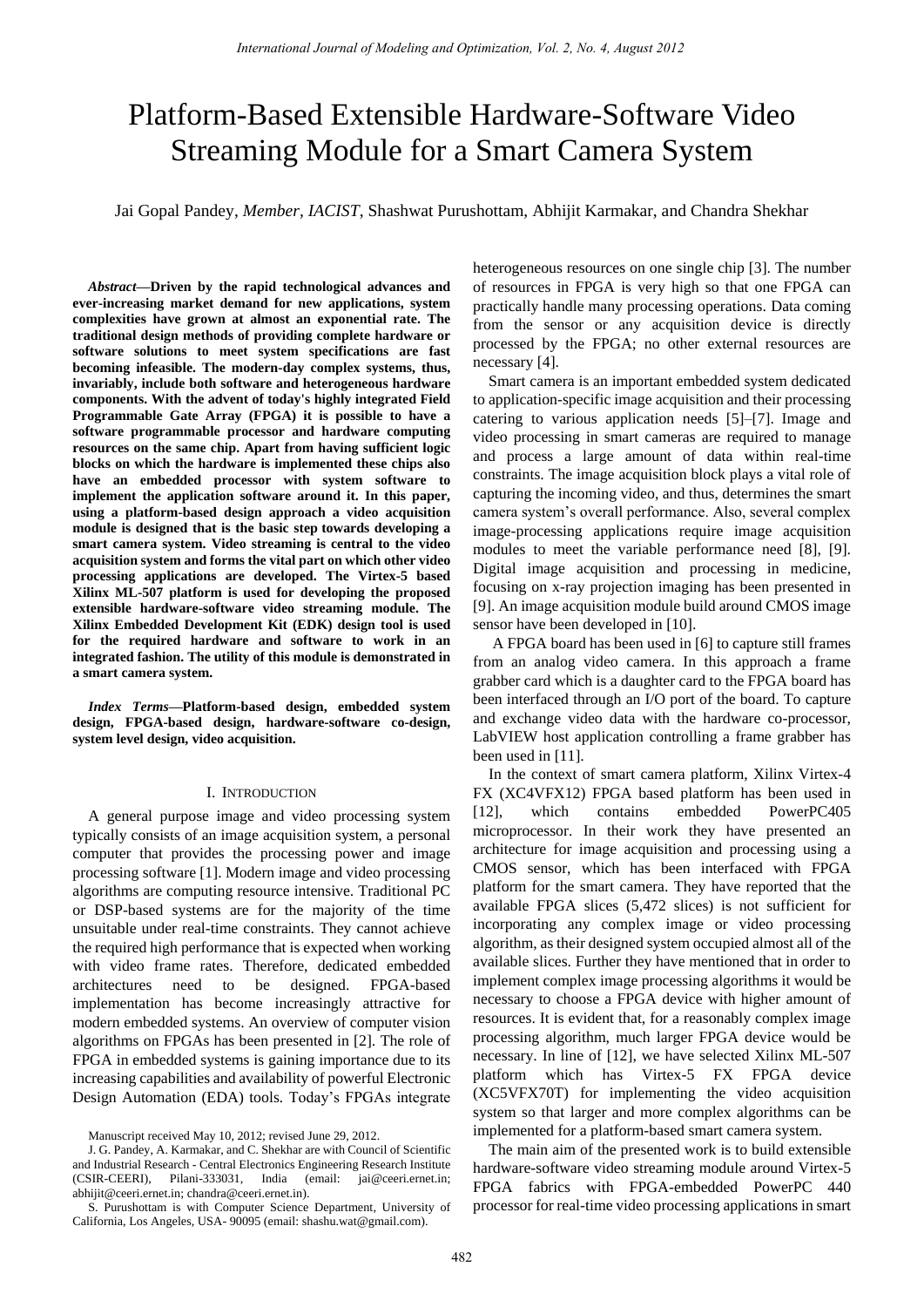camera system. The module, as designed in this paper is easily configurable for various video resolutions. Without any modification to the hardware, it can be extended and used in various image and video processing applications.

The rest of the paper is organized as follows: Section II describes the smart camera system. Platform-based system design methodology is presented in Section III. Section IV describes about the video processing platform for video streaming application. The design of modules for the image acquisition system using FPGA-based video processing platform is presented in Section V. This section also discuss about the extensible hardware-software video streaming module for the smart camera system. Experimental results are described in Section VI. Section VII concludes this paper.

# II. SMART CAMERA SYSTEM

A smart camera captures still or moving pictures, converts into digital; processes and interprets the data that it captures in real-time and takes decision intelligently. It captures high-level description of a scene and performs real-time analysis of what it sees [5]–[7]. Thus, a smart camera is a camera that has the ability not only to take pictures but also, more importantly, to make intelligent decisions of what is happening in the image and in some cases take appropriate actions on behalf of the camera user. The block diagram of the smart camera system is shown in Fig. 1.



Fig. 1. Block diagram of smart camera system.

The smart camera system consists of a data acquisition block and application-specific data processing block. It possesses an analog video camera for capturing the real-time video within its region-of-interest (ROI) and a monitor to display the processed results. It may contain a wide range of algorithms to extract meaning from the streaming video. This device can support a wide variety of applications including remote surveillance, motion analysis, traffic monitoring, etc [7]. The architecture of smart camera systems has been presented in [5], [6] based on which an application developer can construct a parallel image processing application with minimal effort.

The next section illustrates the platform-based design approach in details.

### III. PLATFORM-BASED DESIGN

A platform is a coordinated family of hardware and software architectures that satisfy a set of architectural constraints (power, performance, area, design time, and cost)

required for the reuse of hardware and software components. Platform-based design offers reuse of architecture and also provides the requisite programmability [13].

Architecture platform is a family of micro-architectures. Every component of the family can be obtained rapidly through the personalization of an appropriate set of parameters controlling the micro-architecture [14]. The flexibility and the capability of supporting different applications (in the fixed design domain) come from the presence of programmable components. Software programmability comes from the availability of microprocessor, where as the hardware programmability comes from the presence of reconfigurable blocks of FPGA [15]. Every element of the platform can be selected and used through the customization of an appropriate set of design parameters which control its micro-architecture. The user may not be concerned about the design details of each and every component of the platform.

#### IV. VIDEO PROCESSING PLATFORM

In this section, we describe the details of the Xilinx Virtex-5 FPGA based video processing platform on which the video acquisition system is developed.

# *A. Xilinx ML-507 FPGA Evaluation Platform*

The Xilinx ML-507 evaluation platform contains a Virtex-5 FPGA device (XC5VFX70T) and various on-board peripherals. The board contains a VGA input video codec connector that supports connectivity to an external VGA source. The VGA input codec circuitry utilizes an Analog Devices AD9980 video decoder (DEC) device. The AD9980 is an 8-bit 95 MSPS interface optimized for capturing YPbPr video and RGB graphics signals. AD9980's encode rate of 95 MSPS supports HDTV video modes and graphics resolutions up to XGA (1024×768 at 85 Hz). The DVI connector present on the board supports an external DVI/VGA monitor. The DVI circuitry utilizes a Chrontel CH7301C Display Controller. This Display Controller is capable of a maximum of  $1600\times1200$  resolution with 24-bit color and it is configurable by the Video IIC (Inter-IC).

### *B. PTZ Camera*

The camera chosen for the development of the video acquisition system is Sony EVI-D70P Pan-Tilt-Zoom (PTZ) camera [16]. The PTZ camera can adjust its orientation with respect to the ROI which is a very important functionality for any smart camera system. The orientation of the camera can easily be controlled through RS-232 port on the ML-507 board. The camera can be interfaced with VGA IN port of the ML-507 platform. The camera works with PAL signal system with composite video and S-video as the analog video outputs are available with effective pixels of 752 (H)  $\times$  582 (V). The output of the camera is connected to the video IN port of the PAL to VGA converter which is described below.

# *C. PAL to VGA Converter*

The PAL standard is incompatible with this FPGA board (or even with computer video standards), which uses RGB video signals. To convert composite video into VGA form, a PAL to VGA converter is used. It converts the composite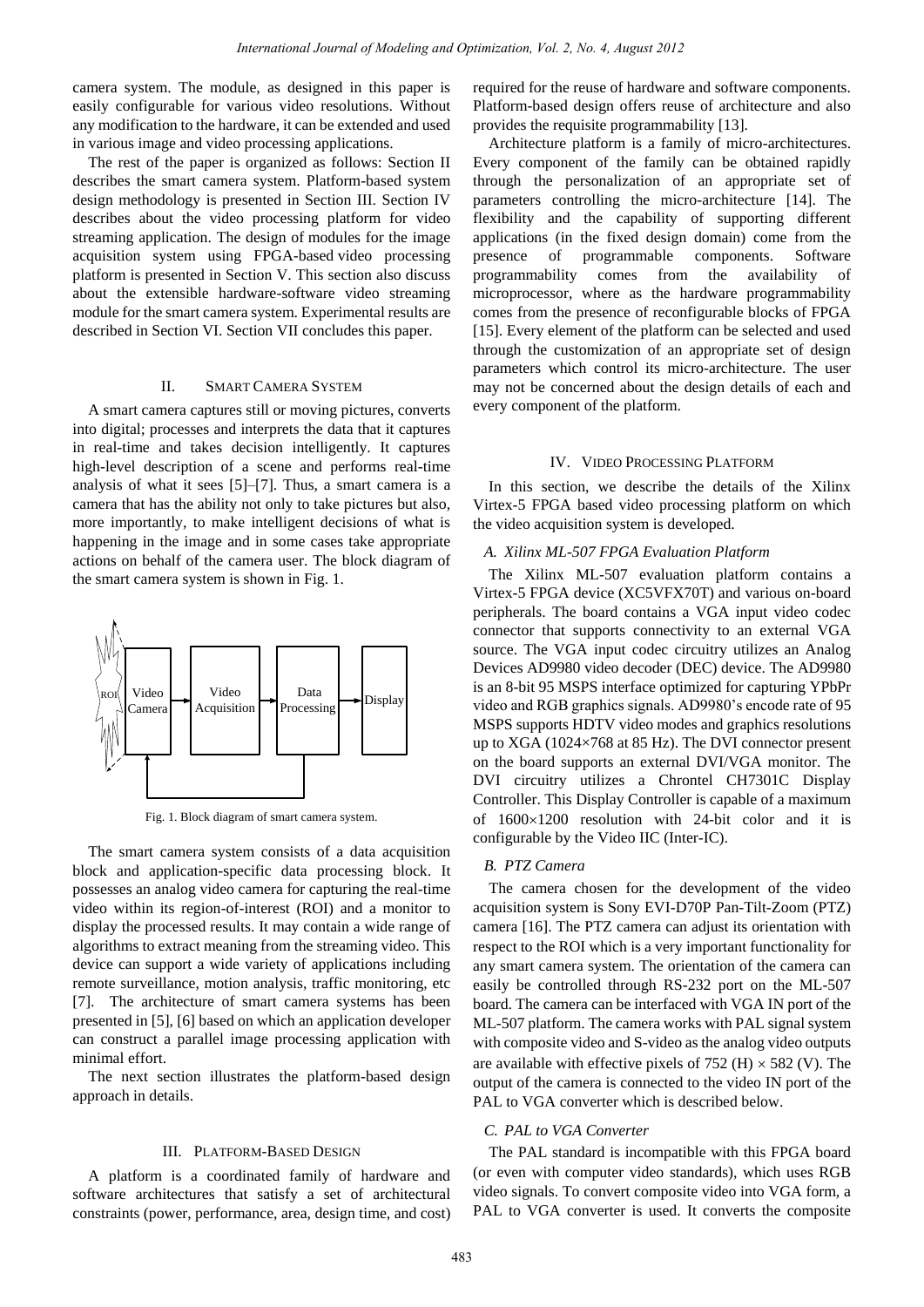analog video/S-video into the corresponding RGB analog form.

Section V discusses our design approach using the Xilinx ML-507 platform.

# V.THE DESIGN APPROACH

In this design PowerPC 440 embedded processor is used for the interfacing of FPGA-based custom modules and IPs along with the configuration of platform peripherals. Fig. 2 shows the block diagram of our design approach with Xilinx Embedded Development Kit (EDK).

The software environment of the system consists of application software and device drivers. The hardware part of the system includes the configurable logic blocks in FPGA. This integration of software and hardware provides the complete system functionality. The smart camera system requires interfacing of PTZ analog camera with the FPGA board. For this interfacing VGA IN port is used. The video decoder chip registers are configured using the IIC bus according to the resolution and frame rate of the incoming video. This is achieved by using the IIC bus controller's low-level device driver functions. To interface a VGA monitor, DVI OUT port is used after configuring video display controller chip registers through the IIC bus.

Next, a design is implemented in the FPGA logic which facilitates the streaming of video from camera to the monitor through the FPGA logic in real-time. For the implementation of the design, the Xilinx provided IPs, namely, Digital Clock Manager (DCM), Processor Local Bus (PLB), XPS IIC interface, util-vector logic along with some of the Xilinx Spartan-3A DSP video starter kit [17] IPs are used, along with the PowerPC 440 embedded processor. The hardware blocks as used in the implemented system are shown in Fig. 3 and described in the following subsections.

## *A. DVI\_IN*

The dvi in peripheral core provides a connection to the AD9980 video decoder chip. This peripheral core brings in the input signals from the input chip, registers the signals, and groups the video signals into a unified bus that can be connected to other IPs for processing. Along similar lines a bus interface called DVI\_VIDEO\_OUT is defined for the dvi\_in peripheral core outputs.

#### *B. DE\_GEN*

The de\_gen peripheral core provides the ability to generate a Data Enable (de) signal for analog video streams. The data enable signal marks the beginning of the active video that needs to be written to the external memory. The core achieves this by analyzing the input hsync and vsync signals combined with the front porch and back porch clock cycles based on the VGA protocol. The PowerPC processor writes the porch values to the block over the PLB interface based on the resolution. The vertical back porch value includes all of the clock cycles between the active edge of hsync and the first active video pixel. This includes the vertical back porch, the hsync pulse width, and the border preceding the first active video pixel.



Fig. 2. Block diagram of the design in Xilinx EDK.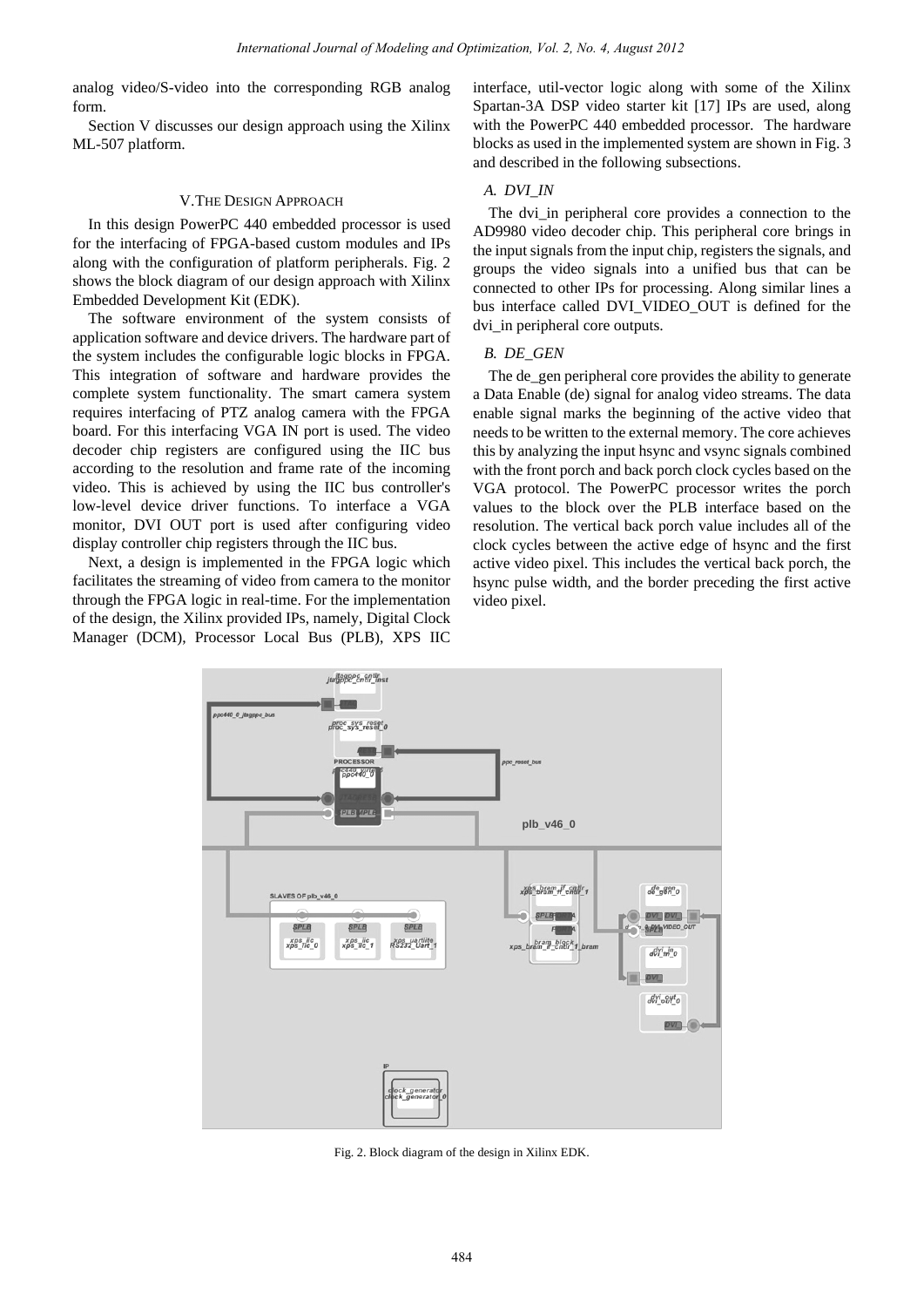

Fig. 3. Hardware blocks in the implemented system.

The vertical front porch value includes all of the clock cycles between the last active video pixel and the active edge of hsync. This includes the vertical front porch and the border following the last active video pixel. The horizontal back porch value includes all of the lines of data between the active edge of vsync and the first line of active video. This includes the horizontal back porch, the vsync pulse width, and the border preceding the first line of active video. The horizontal front porch value includes all of the lines of data between the last line of active video and the active edge of vsync which indicates start of a new frame. This includes the horizontal front porch as well as the border following the last line of active video. Bus interfaces called DVI\_VIDEO\_IN and DVI\_VIDEO\_OUT are defined for the de\_gen peripheral core.

# *C. DVI\_OUT*

The dvi out peripheral core provides a connection to the CH7301C DVI Transmitter Device. This peripheral core brings in the DVI VIDEO IN bus that connects to the DVI\_VIDEO\_OUT interface of the de\_gen core and formats the video data to the format required by the display controller device. The CH7301 is capable of driving either digital DVI displays or analog VGA displays. For analog displays, the de signal is required. The ML507 board has a DVI port as the output port, so the digital video interface signals are generated by the dvi\_out core. A DVI-to-VGA converter is used externally in case of analog displays.

# VI. RESULTS

The real-time video is captured from the PTZ camera. The captured video is converted into a set of frames by using customized logic in FPGA fabric. The stored frames are converted back into VGA format by using customized FPGA logic, which are displayed on a VGA monitor using Xilinx ML-507 platform. The output video data is displayed on the VGA monitor as shown in Fig. 4.

The timing details of the design as obtained from Xilinx ChipScope Pro analyzer for 640x480@60Hz video resolution is shown in Fig. 5. In this timing diagram the vsync signal shows the control of the VGA monitor to start displaying a new image or a new frame of a video. The hsync signal controls the monitor to refresh another row of 640 pixels. The video signal redraws the entire screen 60 times per second.



Fig. 4. Captured video from the camera.

Table I shows the post-synthesis clock frequencies of the design.

| Module              | <b>CLK</b> Port  | <b>Max</b> freq |
|---------------------|------------------|-----------------|
| $xps\_lic_0$        | SPLB Clk         | 234.522MHz      |
| $de\_gen\_0$        | <b>SPLB Clk</b>  | 234.632MHz      |
| $de\_gen\_0$        | clk              | 234.632MHz      |
| $xps\_lic\_1$       | <b>SPLB Clk</b>  | 235.682MHz      |
| xps_bram_if_cntlr_1 | <b>BRAM Clk</b>  | 281.793MHz      |
| RS232 Uart 1        | SPLB_Clk         | 310.849MHz      |
| plb $v46$ 0         | PLB Clk          | 398.724MHz      |
| $proc_sys\_reset_0$ | Slowest_sync_clk | 406.009MHz      |
| $dvi_in_0$          | clk              | 529.381MHz      |
| dcm module 0        | <b>CLKIN</b>     | 1239.157MHz     |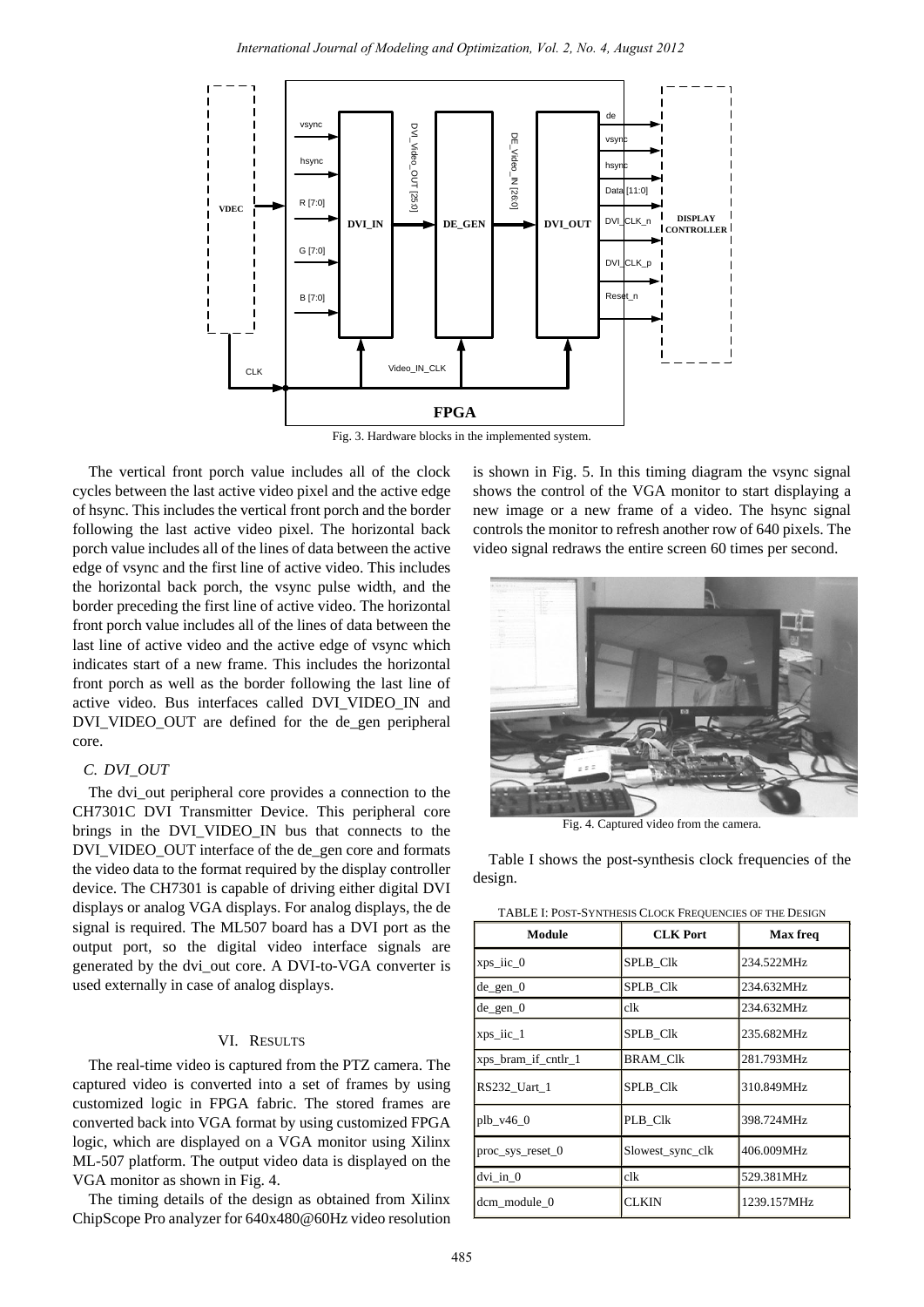| <b>Bus/Signal</b>             | Ф. <u>.</u>                                                                                                            | 160                                                                                                                   | 320               |                                |                                            |                                                                                                                                                                                                                                      |                                                                                                                                                                                                                                     |                                                               | 1120     | 1280                                                                                                                  |              | 1440                           |                                          | 1600                                                                                                                                                                                                                           | 1760                           |              |
|-------------------------------|------------------------------------------------------------------------------------------------------------------------|-----------------------------------------------------------------------------------------------------------------------|-------------------|--------------------------------|--------------------------------------------|--------------------------------------------------------------------------------------------------------------------------------------------------------------------------------------------------------------------------------------|-------------------------------------------------------------------------------------------------------------------------------------------------------------------------------------------------------------------------------------|---------------------------------------------------------------|----------|-----------------------------------------------------------------------------------------------------------------------|--------------|--------------------------------|------------------------------------------|--------------------------------------------------------------------------------------------------------------------------------------------------------------------------------------------------------------------------------|--------------------------------|--------------|
| TRIGO[0]:sys_reset_s          |                                                                                                                        |                                                                                                                       |                   |                                |                                            |                                                                                                                                                                                                                                      |                                                                                                                                                                                                                                     |                                                               |          |                                                                                                                       |              |                                |                                          |                                                                                                                                                                                                                                |                                |              |
| TRIGOI11:dcm clk s            |                                                                                                                        |                                                                                                                       |                   |                                |                                            |                                                                                                                                                                                                                                      |                                                                                                                                                                                                                                     | <u> Մատարանատարանատարանատարանատարանատարանատարանատարանատար</u> |          |                                                                                                                       |              |                                |                                          |                                                                                                                                                                                                                                |                                |              |
| TRIGO[2]:video_cik            |                                                                                                                        |                                                                                                                       |                   |                                |                                            |                                                                                                                                                                                                                                      |                                                                                                                                                                                                                                     |                                                               |          |                                                                                                                       |              |                                |                                          |                                                                                                                                                                                                                                |                                |              |
| TRIG0[3]:vsync                |                                                                                                                        |                                                                                                                       |                   |                                |                                            |                                                                                                                                                                                                                                      |                                                                                                                                                                                                                                     |                                                               |          |                                                                                                                       |              |                                |                                          |                                                                                                                                                                                                                                |                                |              |
| TRIG0[4]:r0                   | <u>TELEVISION SENIORU PULLEUM LIIU SENIORU PULLEUM SENIORU PULLEUM SENIORU PULLEUM SENIORU PULLEUM SENIORU PULLEUM</u> |                                                                                                                       |                   |                                |                                            |                                                                                                                                                                                                                                      |                                                                                                                                                                                                                                     | <b>TETIN</b>                                                  |          |                                                                                                                       |              |                                |                                          |                                                                                                                                                                                                                                |                                | man m        |
| TRIGO[5]                      | <b>TITL</b>                                                                                                            |                                                                                                                       |                   |                                |                                            |                                                                                                                                                                                                                                      |                                                                                                                                                                                                                                     |                                                               |          | <b>THE REAL PROPERTY</b>                                                                                              |              |                                |                                          |                                                                                                                                                                                                                                |                                |              |
| TRIGO[6]                      | <u>Literaturu ili se</u>                                                                                               |                                                                                                                       |                   |                                |                                            | <b>THE REPORT OF A 1999 IN 1999 IN 1999</b>                                                                                                                                                                                          |                                                                                                                                                                                                                                     |                                                               |          |                                                                                                                       | T in mn T    |                                |                                          | <u>Link Albert Link Albert Link</u>                                                                                                                                                                                            | im ni                          |              |
| TRIG0[7]                      | الشائلات التاريخ                                                                                                       |                                                                                                                       |                   | n minimum m                    |                                            |                                                                                                                                                                                                                                      |                                                                                                                                                                                                                                     |                                                               |          |                                                                                                                       |              |                                |                                          | normali dan bir bir bir bir bir bir bir bir bir                                                                                                                                                                                |                                |              |
| TRIGO[8]                      | <b>THE INFORMATION</b>                                                                                                 |                                                                                                                       |                   | $\mathbf{u}$ and $\mathbf{u}$  | $\mathbb{I}$ $\blacksquare$ $\blacksquare$ | <b>TITLET</b>                                                                                                                                                                                                                        | THE LIF                                                                                                                                                                                                                             | பாப்ப                                                         |          | <b>IN LETT</b>                                                                                                        | . m. n.      |                                |                                          | <u> Karl Timer</u>                                                                                                                                                                                                             | ան                             | $\mathbf{L}$ |
| <b>TRIGO[9]</b>               | TUE TL<br>ा त                                                                                                          |                                                                                                                       |                   | 1. MI                          | <b>THE NET</b>                             | ъ<br>11 O O                                                                                                                                                                                                                          | $\blacksquare$                                                                                                                                                                                                                      | ΙП                                                            |          | <b>IN THE R</b>                                                                                                       | шг           | TUTTLELLI                      |                                          | <b>THEFT</b>                                                                                                                                                                                                                   | Ш                              |              |
| <b>TRIGO[10]</b>              | ЛT                                                                                                                     |                                                                                                                       |                   | 0 M                            | $\mathbf{H}$                               |                                                                                                                                                                                                                                      | u mariana                                                                                                                                                                                                                           | T                                                             |          | <b>ATTER</b>                                                                                                          | $\mathbf{u}$ |                                |                                          | ■ । ॥ ॥ ॥ ॥ ॥ ॥                                                                                                                                                                                                                | πr                             |              |
| TRIGO[11]:r7                  | யய                                                                                                                     |                                                                                                                       |                   | ш                              | ╖╻                                         | <u> 111 - 12</u>                                                                                                                                                                                                                     | ப்பட                                                                                                                                                                                                                                |                                                               |          | Шľ                                                                                                                    | ו ד          |                                | $\mathbf{u}$                             | ni 11                                                                                                                                                                                                                          |                                |              |
| TRIG0[12]:hsync               |                                                                                                                        |                                                                                                                       |                   |                                |                                            |                                                                                                                                                                                                                                      |                                                                                                                                                                                                                                     |                                                               |          |                                                                                                                       |              |                                |                                          |                                                                                                                                                                                                                                |                                |              |
| TRIGO[13]:g0                  | in a company of the contract of the contract of the contract of the contract of the contract of the contract of        |                                                                                                                       |                   |                                |                                            |                                                                                                                                                                                                                                      |                                                                                                                                                                                                                                     |                                                               |          |                                                                                                                       |              |                                |                                          |                                                                                                                                                                                                                                | <b>THE REAL PROPERTY OF ST</b> |              |
|                               |                                                                                                                        |                                                                                                                       | ÎΠ                |                                |                                            |                                                                                                                                                                                                                                      |                                                                                                                                                                                                                                     |                                                               |          |                                                                                                                       |              | <u> TERRITORIA DE L</u>        |                                          |                                                                                                                                                                                                                                |                                |              |
| TRIG0[14]                     |                                                                                                                        | <b>THEFT LE</b>                                                                                                       |                   | HT .                           |                                            |                                                                                                                                                                                                                                      |                                                                                                                                                                                                                                     |                                                               |          |                                                                                                                       |              |                                |                                          | <u>n din bilin bilin bilin bilin bilin bilin bilin bilin bilin bilin bilin bilin bilin bilin bilin bilin bilin bi</u>                                                                                                          |                                |              |
| <b>TRIGO[15]</b>              | T 1 11 11 11                                                                                                           | . .                                                                                                                   |                   |                                |                                            | ENTRUCCIO DE LA CONTRACTA DE LA CONTRACTA DEL 1110                                                                                                                                                                                   |                                                                                                                                                                                                                                     |                                                               |          | ш                                                                                                                     |              | <u> 100 - 100 March 110 Ma</u> |                                          |                                                                                                                                                                                                                                | шı                             |              |
| <b>TRIGO[16]</b>              |                                                                                                                        |                                                                                                                       |                   |                                |                                            |                                                                                                                                                                                                                                      |                                                                                                                                                                                                                                     |                                                               |          |                                                                                                                       |              |                                |                                          |                                                                                                                                                                                                                                |                                |              |
| TRIG0[17]                     | in Luimar                                                                                                              | . .                                                                                                                   |                   | <u> 1100 - 111 - 111 111 1</u> |                                            | <u>si masu minu umumimu</u>                                                                                                                                                                                                          |                                                                                                                                                                                                                                     |                                                               |          | <u>IN HITT</u>                                                                                                        |              |                                |                                          | THE LATER LIBERTY OF LIBERTY CONT                                                                                                                                                                                              | TU                             |              |
| <b>TRIGO[18]</b>              | <b>TURUTUL LIT</b>                                                                                                     |                                                                                                                       |                   | <b>John The Hotel</b>          | ПI                                         | ∎∎ חבר                                                                                                                                                                                                                               | innun um                                                                                                                                                                                                                            |                                                               |          | $\mathbf{m}$                                                                                                          |              | ▔▌▎▊▌▐▏▊                       |                                          | <b>TITUL LIT</b>                                                                                                                                                                                                               |                                |              |
| <b>TRIGO[19]</b>              | лтшт                                                                                                                   |                                                                                                                       |                   | mam m                          |                                            |                                                                                                                                                                                                                                      | 19 11 11 11 11 19                                                                                                                                                                                                                   | யா                                                            |          | nı <b>m</b>                                                                                                           |              |                                |                                          | 11 11 11 11 11 11 11                                                                                                                                                                                                           | ╖╻                             |              |
| TRIG0[20]:g7                  | ատա                                                                                                                    |                                                                                                                       |                   | WILLI                          |                                            |                                                                                                                                                                                                                                      | <u>n in himu</u>                                                                                                                                                                                                                    | Ħ                                                             |          | $\blacksquare$                                                                                                        |              |                                |                                          | n in filmi                                                                                                                                                                                                                     |                                |              |
| TRIG0[21]:b0                  |                                                                                                                        | ____________________________                                                                                          |                   |                                |                                            | an da min an channach                                                                                                                                                                                                                |                                                                                                                                                                                                                                     |                                                               | - 10     |                                                                                                                       | mili mili v  |                                |                                          |                                                                                                                                                                                                                                |                                | TITI ON HILL |
| <b>TRIG0[22]</b>              | Ш                                                                                                                      |                                                                                                                       |                   | 7 M N N N                      |                                            |                                                                                                                                                                                                                                      |                                                                                                                                                                                                                                     |                                                               |          |                                                                                                                       | _________    |                                | an an an Indian an Indian                |                                                                                                                                                                                                                                |                                |              |
| TRIG0[23]                     | Ш                                                                                                                      |                                                                                                                       |                   |                                |                                            | <u> El estado de la contrada de la contrada de la contrada de la contrada de la contrada de la contrada de la con</u>                                                                                                                |                                                                                                                                                                                                                                     |                                                               |          | П                                                                                                                     |              |                                |                                          | man dan bermula di bahasa dan bahasa dan bahasa dan bahasa dan bahasa dan bahasa dan bahasa dan bahasa dan bahasa dan bahasa dan bahasa dan bahasa dan bahasa dan bahasa dan bahasa dan bahasa dan bahasa dan bahasa dan bahas |                                |              |
| <b>TRIGO[24]</b>              |                                                                                                                        |                                                                                                                       |                   | ш                              |                                            |                                                                                                                                                                                                                                      |                                                                                                                                                                                                                                     |                                                               |          | <b>FULLER IN THE LIT</b>                                                                                              |              | <u> TILLIN TILL</u>            |                                          |                                                                                                                                                                                                                                |                                |              |
| <b>TRIG0[25]</b>              | <b>TURNITUM</b>                                                                                                        |                                                                                                                       |                   | лип п                          |                                            |                                                                                                                                                                                                                                      |                                                                                                                                                                                                                                     |                                                               |          | r mnr                                                                                                                 |              |                                | 1 <b>1 1 1 1 1 1 1 1 1 1 1 1 1 1 1 1</b> |                                                                                                                                                                                                                                |                                |              |
| <b>TRIGO[26]</b>              | <b>TUNITIL</b><br>л                                                                                                    |                                                                                                                       |                   | <b>FTHEFFIEL</b>               |                                            |                                                                                                                                                                                                                                      | <b>First III</b> in the second in the last of the second in the last of the second in the second in the second in the second in the second in the second in the second in the second in the second in the second in the second in t | П                                                             |          | こし コントリート しんしん しんじん しんりょう                                                                                             | Ш            |                                |                                          | ina an àinm                                                                                                                                                                                                                    | л                              |              |
|                               |                                                                                                                        |                                                                                                                       |                   |                                |                                            |                                                                                                                                                                                                                                      |                                                                                                                                                                                                                                     |                                                               |          |                                                                                                                       |              |                                |                                          |                                                                                                                                                                                                                                |                                |              |
| <b>Bus/Signal</b>             | GÓ.                                                                                                                    | 160<br>. .                                                                                                            | 320               | 480<br>. L.                    |                                            | 640<br><b>A. J. A.</b>                                                                                                                                                                                                               | 800<br>$\sim$ 1.1                                                                                                                                                                                                                   | 960                                                           | 1120     | 1280                                                                                                                  |              | 1440<br>$-1 - 1$               |                                          | 1600<br>$\sim$ $\sim$ $\sim$                                                                                                                                                                                                   | 1760<br>$\mathbf{I}$           |              |
| <b>TRIG0[27]</b>              | <b>JTHT D</b>                                                                                                          |                                                                                                                       | $\cdot$ 1 $\cdot$ | பயா                            |                                            |                                                                                                                                                                                                                                      | wa katifu mwaka wa 1970 ha                                                                                                                                                                                                          | ш                                                             | $-1 - 1$ | $\overline{1}$<br><u>mm</u>                                                                                           |              |                                |                                          | ™™™™                                                                                                                                                                                                                           | וור                            |              |
| TRIG0[28]:b7                  | யய                                                                                                                     |                                                                                                                       |                   | Ш                              |                                            | டபட                                                                                                                                                                                                                                  | <b>ALL UT</b>                                                                                                                                                                                                                       |                                                               |          | Ш                                                                                                                     |              |                                | $\blacksquare$                           | <b>FILLER</b>                                                                                                                                                                                                                  |                                |              |
| TRIG1[0]:vsync                |                                                                                                                        |                                                                                                                       |                   |                                |                                            |                                                                                                                                                                                                                                      |                                                                                                                                                                                                                                     |                                                               |          |                                                                                                                       |              |                                |                                          |                                                                                                                                                                                                                                |                                |              |
| TRIG1[1]:r0                   |                                                                                                                        |                                                                                                                       |                   |                                |                                            | <u>t en de la digital de la componentación de la con</u>                                                                                                                                                                             |                                                                                                                                                                                                                                     |                                                               |          |                                                                                                                       |              |                                |                                          | i de la contrada de la componentación de la contrada de la contrada de la contrada de la contrada de la contra                                                                                                                 |                                |              |
| <b>TRIG1[2]</b>               |                                                                                                                        |                                                                                                                       |                   |                                |                                            |                                                                                                                                                                                                                                      |                                                                                                                                                                                                                                     |                                                               |          |                                                                                                                       |              | .                              | - 1                                      |                                                                                                                                                                                                                                |                                | .            |
| <b>TRIG1[3]</b>               |                                                                                                                        | <b>TELEPHONE PRESE</b>                                                                                                |                   |                                |                                            | AL DE L'ANTIQUE DE L'ANTIQUE DE L'ANTIQUE                                                                                                                                                                                            |                                                                                                                                                                                                                                     |                                                               |          |                                                                                                                       |              |                                |                                          | <u> Alemania de la contra de la contra de la contra de la contra de la contra de la contra de la contra de la con</u>                                                                                                          |                                |              |
| <b>TRIG1[4]</b>               | <b>TELEVISION DEL 177</b>                                                                                              |                                                                                                                       |                   |                                |                                            | <u> III wana kutoka matu wa matu wa matu wa matu wa matu wa matu wa matu wa matu wa matu wa matu wa matu wa matu</u>                                                                                                                 |                                                                                                                                                                                                                                     |                                                               |          |                                                                                                                       |              |                                |                                          | <u>il per la forma del provincia del mate</u>                                                                                                                                                                                  |                                |              |
| TRIG1[5]                      | mor                                                                                                                    | ┒╓┓▁╻╷                                                                                                                |                   | $\blacksquare$                 |                                            | <u>in a minimum s</u>                                                                                                                                                                                                                | 10 O H                                                                                                                                                                                                                              | uш                                                            |          | <u>THE REAL PROPERTY OF THE REAL PROPERTY OF THE REAL PROPERTY OF THE REAL PROPERTY OF THE REAL PROPERTY OF THE R</u> |              |                                |                                          |                                                                                                                                                                                                                                | וחר                            |              |
| <b>TRIG1[6]</b>               | n m                                                                                                                    | பா                                                                                                                    |                   | $\blacksquare$                 |                                            | <u>in Fight The High</u>                                                                                                                                                                                                             | <b>IN HEIM</b>                                                                                                                                                                                                                      | --                                                            |          | $1111$ $111$                                                                                                          |              |                                |                                          |                                                                                                                                                                                                                                | Ш                              |              |
| <b>TRIG1[7]</b>               | ா பா                                                                                                                   | υ                                                                                                                     |                   | ௱௱ஂ௱                           |                                            |                                                                                                                                                                                                                                      | णाच गा                                                                                                                                                                                                                              |                                                               |          | ௱௱௴                                                                                                                   |              |                                |                                          | <b>.</b>                                                                                                                                                                                                                       | TU                             |              |
| TRIG1[8]:r7                   | ות וח                                                                                                                  |                                                                                                                       |                   | ⊥n⊤                            | ℡                                          | .                                                                                                                                                                                                                                    | <b>THEFT</b>                                                                                                                                                                                                                        |                                                               |          | பார                                                                                                                   | ш            |                                | п.                                       | <b>hi mi</b>                                                                                                                                                                                                                   |                                |              |
| TRIG1[9]:hsync                |                                                                                                                        |                                                                                                                       |                   |                                |                                            |                                                                                                                                                                                                                                      |                                                                                                                                                                                                                                     |                                                               |          |                                                                                                                       |              |                                |                                          |                                                                                                                                                                                                                                |                                |              |
| TRIG1[10]:g0                  |                                                                                                                        | <u>ma sa marang mga mga sangang pag</u>                                                                               |                   |                                |                                            |                                                                                                                                                                                                                                      |                                                                                                                                                                                                                                     |                                                               | MIT LE   |                                                                                                                       |              |                                |                                          |                                                                                                                                                                                                                                |                                |              |
| <b>TRIG1[11]</b>              |                                                                                                                        | <u>TERRIT DI TERRIT DE LA TERRITORIA DE LA TERRITORIA DE LA TERRITORIA DE LA TERRITORIA DE LA TERRITORIA DE LA TE</u> |                   |                                |                                            |                                                                                                                                                                                                                                      |                                                                                                                                                                                                                                     |                                                               |          | <b>___</b>                                                                                                            |              |                                |                                          |                                                                                                                                                                                                                                |                                |              |
| <b>TRIG1[12]</b>              | <u>THE UTILITY OF BE</u>                                                                                               |                                                                                                                       |                   |                                |                                            | A TALENTA DE L'ANTIQUE DE L'ANTIQUE DE L'ANTIQUE DE L'ANTIQUE DE L'ANTIQUE DE L'ANTIQUE DE L'ANTIQUE DE L'ANTI                                                                                                                       |                                                                                                                                                                                                                                     | 70 M.H                                                        |          |                                                                                                                       |              |                                |                                          | TILLETTE LITTLETTE FILMER FILMER                                                                                                                                                                                               |                                |              |
| TRIG1[13]                     | i i III i III                                                                                                          | . .                                                                                                                   |                   | <u>manifiku u u</u>            |                                            | г                                                                                                                                                                                                                                    | THE REAL PROPERTY OF REAL PROPERTY OF REAL PROPERTY.                                                                                                                                                                                |                                                               |          | III III II                                                                                                            |              |                                |                                          | <u>m Linnah matti Linnah ma</u>                                                                                                                                                                                                | $\blacksquare$                 |              |
| <b>TRIG1[14]</b>              | n want ta                                                                                                              | ш                                                                                                                     |                   |                                |                                            |                                                                                                                                                                                                                                      | <u> E TERRETA DE LA PORTA DE LA PORTA</u>                                                                                                                                                                                           |                                                               |          | m or t                                                                                                                | m            |                                |                                          | 17 T 18 T 18 T 18 T 18 T                                                                                                                                                                                                       | ℩ப<br>ստ                       |              |
| <b>TRIG1[15]</b>              | הו וחשורת                                                                                                              |                                                                                                                       |                   | m n                            |                                            | na <b>. .</b>                                                                                                                                                                                                                        | <b>ITUTUT I</b>                                                                                                                                                                                                                     |                                                               |          | mar                                                                                                                   |              |                                | 1 J M M M                                |                                                                                                                                                                                                                                |                                |              |
| <b>TRIG1[16]</b>              | <b>JT UT</b>                                                                                                           |                                                                                                                       |                   | <b>JUNITEET</b>                |                                            |                                                                                                                                                                                                                                      | णाण गण                                                                                                                                                                                                                              | णा                                                            |          | nuu t                                                                                                                 |              |                                |                                          | u maratan                                                                                                                                                                                                                      | TU                             |              |
| TRIG1[17]:g7                  | וחור                                                                                                                   |                                                                                                                       |                   | IIII I I                       |                                            | п.<br>п                                                                                                                                                                                                                              | <b>THEFT</b>                                                                                                                                                                                                                        |                                                               |          | Шſ                                                                                                                    |              | m                              | $\blacksquare$                           | <b>ALLIN</b>                                                                                                                                                                                                                   |                                |              |
| TRIG1[18]:b0                  |                                                                                                                        |                                                                                                                       |                   |                                |                                            |                                                                                                                                                                                                                                      |                                                                                                                                                                                                                                     |                                                               |          | in in m                                                                                                               |              |                                |                                          |                                                                                                                                                                                                                                |                                | 1 II I       |
|                               |                                                                                                                        |                                                                                                                       |                   | .                              |                                            |                                                                                                                                                                                                                                      |                                                                                                                                                                                                                                     |                                                               |          | 71 M M M                                                                                                              |              |                                |                                          |                                                                                                                                                                                                                                |                                |              |
| <b>TRIG1[19]</b><br>TRIG1[20] | . .                                                                                                                    | <b>17 MAI 11 I</b>                                                                                                    |                   |                                |                                            | <u>The contract of the contract of the contract of the contract of the contract of the contract of the contract of the contract of the contract of the contract of the contract of the contract of the contract of the contract </u> |                                                                                                                                                                                                                                     | וווו                                                          |          |                                                                                                                       |              |                                |                                          | i di mamazini da kata da kata da ka                                                                                                                                                                                            | 11 1 1                         | - 11         |
|                               | .                                                                                                                      |                                                                                                                       |                   | $\mathbf{m}$ $\mathbf{u}$      |                                            |                                                                                                                                                                                                                                      |                                                                                                                                                                                                                                     | <b>THE MAIL</b>                                               |          | an an ainm an ainm air an ainm                                                                                        |              |                                |                                          |                                                                                                                                                                                                                                |                                |              |
| <b>TRIG1[21]</b>              | mum                                                                                                                    |                                                                                                                       |                   | <b>THE BILLER</b>              |                                            | ann an An                                                                                                                                                                                                                            |                                                                                                                                                                                                                                     |                                                               |          | n mari                                                                                                                |              |                                |                                          | i i di bili multim mi                                                                                                                                                                                                          |                                |              |
| <b>TRIG1[22]</b>              | 11 M 11 11 11                                                                                                          | л                                                                                                                     |                   |                                |                                            |                                                                                                                                                                                                                                      | <b>THE REAL PROPERTY</b>                                                                                                                                                                                                            | л                                                             |          | гл∎н                                                                                                                  |              |                                |                                          | in a material de l'antigat                                                                                                                                                                                                     | $\blacksquare$                 |              |
| TRIG1[23]<br><b>TRIG1[24]</b> | ௱௱                                                                                                                     |                                                                                                                       |                   | பாட                            | т                                          |                                                                                                                                                                                                                                      | W. 11 M M M M M M                                                                                                                                                                                                                   | ℸ                                                             |          | பா                                                                                                                    | т            |                                |                                          | TUUTTUT UTTUT                                                                                                                                                                                                                  | ╖                              |              |

Fig. 5. Timing details of the design as obtained from Xilinx ChipScope Pro analyzer.

#### VII. CONCLUSION

We have demonstrated a platform-based design approach for an image/video acquisition application which is the precursor to any image or video processing application. In the developed extensible hardware-software video streaming module, we stream the frames on an individual basis through the FPGA fabric using custom designed hardware IPs in realtime. It enables the camera to be used in a variety of real-time applications that will help in realizing the goal of developing the smart camera.

#### ACKNOWLEDGMENT

The authors would like to thank Dr. A. S. Mandal, Senior Principle Scientist, IC Design Group, CEERI, Pilani, for his valuable advice and kind support. The authors also wish to thank Sh. Raj Singh, Chief Scientist, IC Design Group, CEERI, Pilani, for providing the necessary resources through the MCIT/DIT sponsored project "Special Manpower Development for VLSI Design and Related Software (SMDP)."

#### **REFERENCES**

[1] B. Jahne, Digital image processing,  $6<sup>th</sup>$  revised and extended edition, Springer Pub., 2005.

- [2] W. MacLean, "An Evaluation of the Suitability of FPGAs for Embedded Vision Systems," in *Proc. of* 2005 IEEE Computer Society Conference Computer Vision and Pattern Recognition, June 2005, pp. 131–131; doi 10.1109/CVPR.2005.408 .
- [3] Xilinx FPGA. [Online]. Available: http://www.xilinx.com/products/devices.htm
- [4] Xilinx ML-507 FPGA platfrom. [Online]. Available: http://www.xilinx.com/ml507
- [5] H. Broers, W. Caarls, P. Jonker, and R. Kleihorst, "Architecture Study for Smart Cameras," in *Proc. of EOS Conference on Industrial Imaging and Machine Vision, European Optical Society***,** Munich, Germany**,** June 2005**,** pp 39-49**.**
- [6] M. Leeser, S. Miller, and H. Yu, "Smart Camera based on Reconfigurable Hardware Enables Diverse Real-time Applications," in *Proc. of the 12th annual IEEE Symposium on Field-programmable Custom Computing Machines* (FCCM'04), 2004, pp 147-155.
- [7] W. Wolf, B.Ozer, and T. Lv, "Smart Cameras as Embedded Systems*," IEEE Computer Society*, vol. 35, issue 9, September 2002, pp. 48-53.
- [8] B. Jahne, Practical handbook on image processing for scientific and Technical applications, 2nd ed., CRC Press, 2004.
- [9] T. Aach, U. Schiebel, and G. Spekowius, "Digital Image Acquisition and Processing in Medical X-Ray Imaging," *Journal of Electronic Imaging*, Publisher SPIE, vol. 8, 1999, pp 7-22.
- [10] V. Fresse, A. Aubert, and N. Bochard , "A Predictive NoC Architecture for Vision Systems Dedicated to Image Analysis," *EURASIP Journal on Embedded Systems*, vol. 2007, issue 1 Article ID 97929, doi:10.1155/2007/97929, January 2007.
- [11] J. A. Kalomiros and J. Lygouras, "Design and Evaluation of a Hardware/Software FPGA-Based System for Fast Image Processing," Microprocessors and Microsystems, vol. 32, issue 2, March 2008, pp 95-106.
- [12] I. Bravo, J. Balinas, A. Gardel, J. L. Lazaro, F. Espinosa, and J. Garcia, "Efficient smart CMOS camera based on FPGAs oriented to embedded